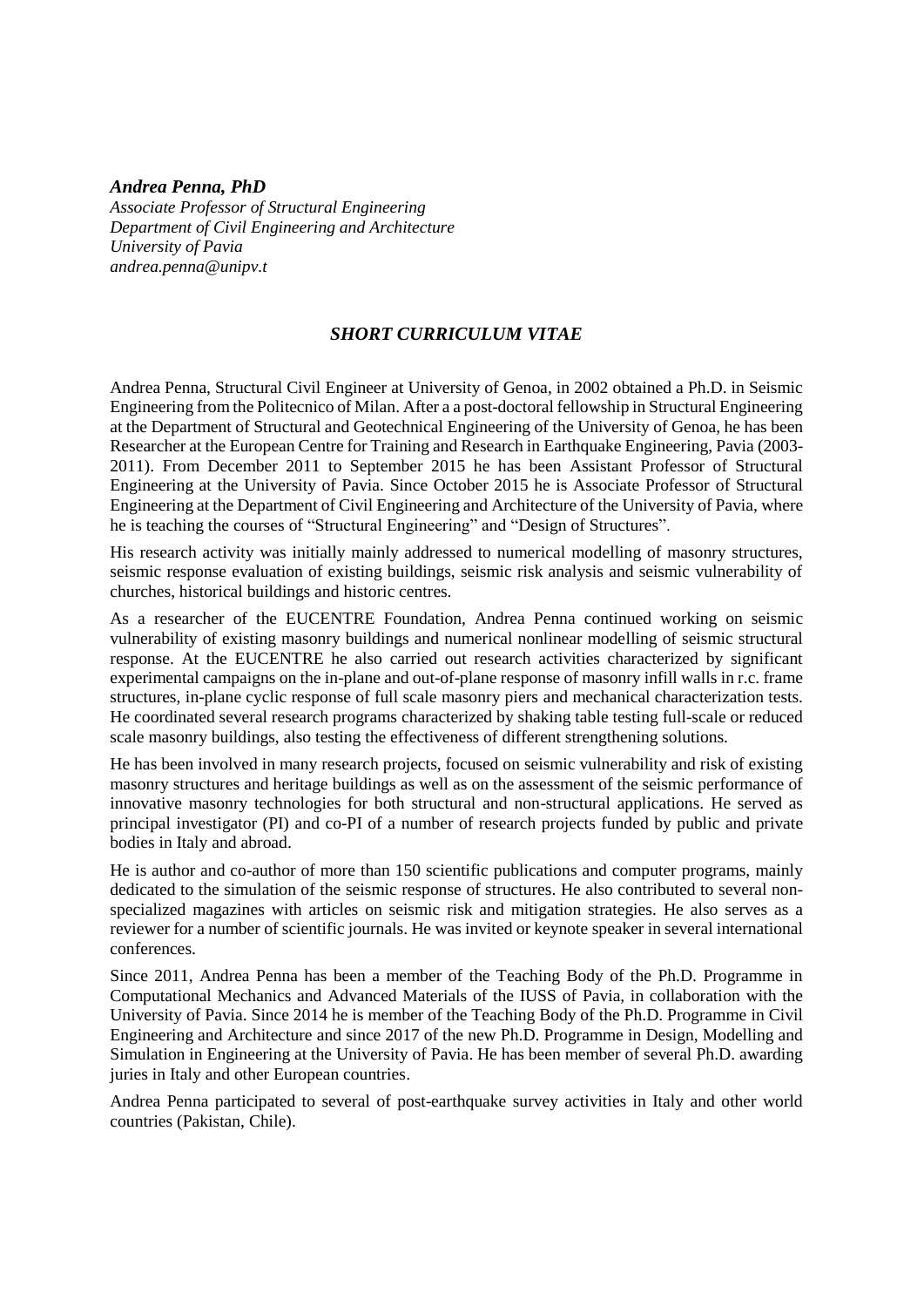#### **Recent publications**

### *Articles in international journals*

- Graziotti F., Tomassetti U., Kallioras S., Penna A., Magenes G. (2017). Shaking table test on a full scale URM cavity wall building, BULLETIN OF EARTHQUAKE ENGINEERING (in press).
- Vanin F., Zaganelli D., Penna A., Beyer K. (2017). Estimates for the stiffness, strength and drift capacity of stone masonry walls based on 123 quasi-static cyclic tests reported in the literature, BULLETIN OF EARTHQUAKE ENGINEERING (in press).
- Guerrini, G., Graziotti, F., Penna, A., Magenes, G. (2017). Improved evaluation of inelastic displacement demands for short-period masonry structures, EARTHQUAKE ENGINEERING AND STRUCTURAL DYNAMICS, 46 (9), pp. 1411-1430.
- Kouris, L.A.S., Penna, A., Magenes, G. (2017). Seismic damage diagnosis of a masonry building using shortterm damping measurements, (2017) JOURNAL OF SOUND AND VIBRATION, 394, pp. 366-391.
- Mendes, N., Costa, A.A., Lourenço, P.B., Bento, R., Beyer, K., de Felice, G., Gams, M., Griffith, M.C., Ingham, J.M., Lagomarsino, S., Lemos, J.V., Liberatore, D., Modena, C., Oliveira, D.V., Penna, A., Sorrentino, L. (2017). Methods and Approaches for Blind Test Predictions of Out-of-Plane Behavior of Masonry Walls: A Numerical Comparative Study, INTERNATIONAL JOURNAL OF ARCHITECTURAL HERITAGE, 11 (1), pp. 59-71.
- Graziotti, F., Tomassetti, U., Penna, A., Magenes, G. (2016) Out-of-plane shaking table tests on URM single leaf and cavity walls, ENGINEERING STRUCTURES, 125, pp. 455-470.
- Penna A. Senaldi I., Galasco A., Magenes G. (2016). Numerical simulation of shaking table tests on full-scale stone masonry buildings, INTERNATIONAL JOURNAL OF ARCHITECTURAL HERITAGE, 10 (2-3): 146-163.
- Bracchi S., Rota M., Penna A., Magenes G. (2016) Seismic assessment of masonry buildings accounting for limited knowledge on materials by Bayesian updating, BULLETIN OF EARTHQUAKE ENGINEERING, 14 (8), pp. 2273-2297.
- Graziotti F., Penna A., Magenes G. (2016) A nonlinear SDOF model for the simplified evaluation of the displacement demand of low-rise URM buildings, BULLETIN OF EARTHQUAKE ENGINEERING, 14 (6), pp. 1589-1612.
- Rosti A., Penna A., Rota M., Magenes G. (2016) In-plane cyclic response of low-density AAC URM walls, MATERIALS AND STRUCTURES, 49 (11), pp. 4785-4798.
- Costa, A.A., Penna, A., Arêde, A., Costa, A. (2015). Simulation of masonry out-of-[plane failure modes by multi](https://scholar.google.it/citations?view_op=view_citation&hl=it&user=JDCqZ6sAAAAJ&sortby=pubdate&citation_for_view=JDCqZ6sAAAAJ:t7zJ5fGR-2UC)[body dynamics,](https://scholar.google.it/citations?view_op=view_citation&hl=it&user=JDCqZ6sAAAAJ&sortby=pubdate&citation_for_view=JDCqZ6sAAAAJ:t7zJ5fGR-2UC) EARTHQUAKE ENGINEERING & STRUCTURAL DYNAMICS, 44(14): 2529-2549.
- Bracchi S., Rota M., Penna A., Magenes G. (2015), "Consideration of modelling uncertainties in the seismic assessment of masonry buildings by equivalent-frame approach", BULLETIN OF EARTHQUAKE ENGINEERING, 13(11): doi:10.1007/s10518-015-9760-z.
- Penna, A., Mandirola, M., Rota, M., & Magenes, G. (2015). Experimental assessment of the in-plane lateral capacity of autoclaved aerated concrete (AAC) masonry walls with flat-truss bed-joint reinforcement. CONSTRUCTION AND BUILDING MATERIALS, 82, 155-166.
- Penna, A. (2015). Seismic assessment of existing and strengthened stone-masonry buildings: critical issues and possible strategies. BULLETIN OF EARTHQUAKE ENGINEERING, 13(4), 1051-1071.
- Penna, A., Magenes, G., Rota, M., Mandirola, M. and Rosti, A. (2015), Experimental-numerical research on the seismic performance of URM buildings made of lightweight AAC blocks / Experimentell-numerische Untersuchung zum seismischen Verhalten von unbewehrten Mauerwerksgebäuden aus Porenbetonblöcken. MAUERWERK, 19: 130–143.
- Penna A., Morandi P., Rota M., Manzini C.F., da Porto F., Magenes G. (2014). Performance of masonry buildings during the Emilia 2012 earthquake, BULLETIN OF EARTHQUAKE ENGINEERING. 12(5): 2255-2273.
- Mouyiannou A., Rota M., Penna A., Magenes G. (2014). Implications of cumulated seismic damage on the seismic performance of unreinforced masonry buildings, BULLETIN OF THE NEW ZEALAND SOCIETY FOR EARTHQUAKE ENGINEERING. 47(2): 157-170.
- Senaldi I., Magenes G., Penna A., Galasco A., Rota M. (2014). The Effect of Stiffened Floor and Roof Diaphragms on the Experimental Seismic Response of a Full-Scale Unreinforced Stone Masonry Building, JOURNAL OF EARTHQUAKE ENGINEERING. 18(3): 407-443.